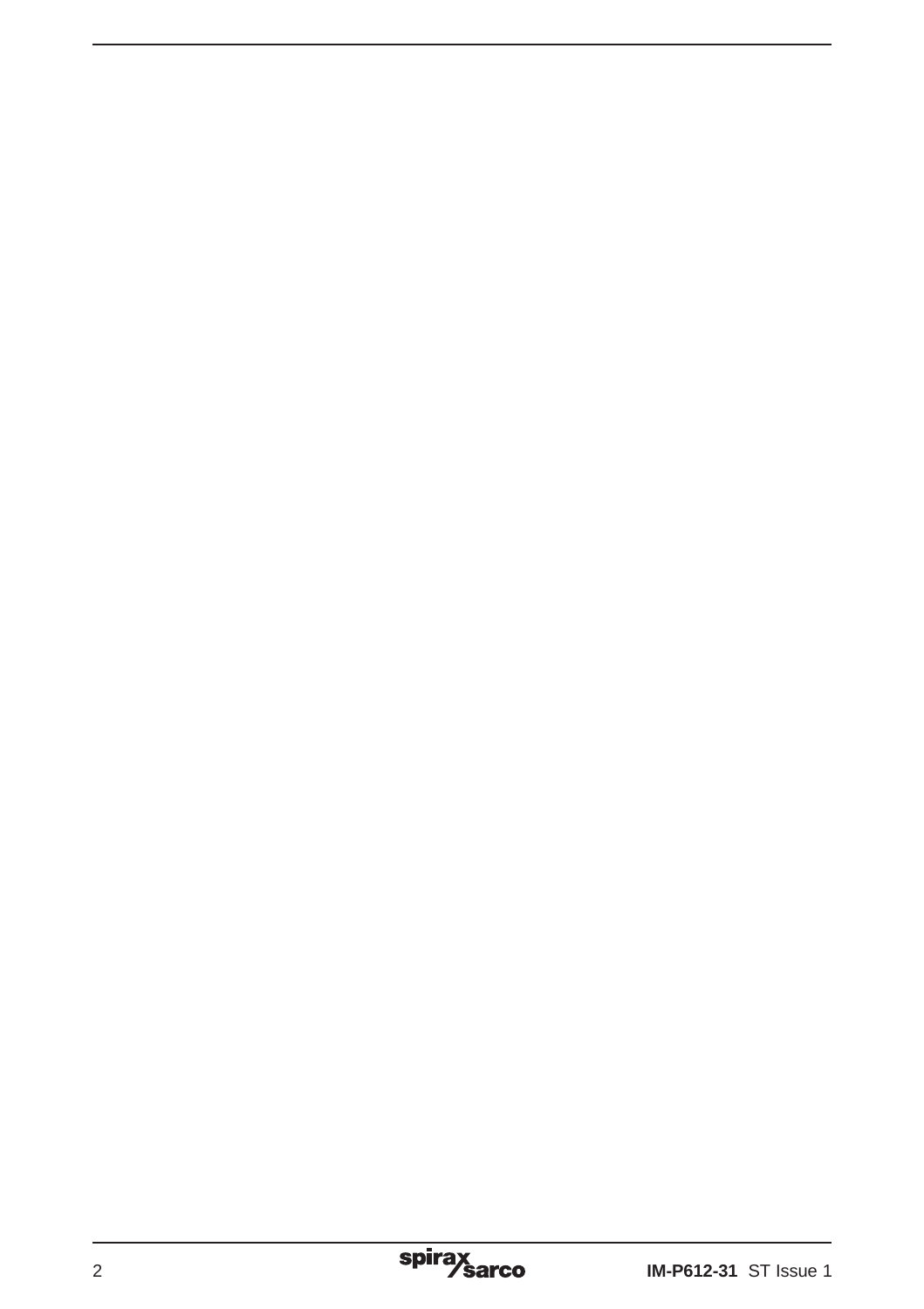# 1. General safety information

**Safe operation of these units can only be guaranteed if they are properly installed, commissioned and maintained by a qualified person in compliance with the operating instructions. All work must be carried out or be supervised by a suitably competent person. Installation and operating personnel should be trained in the correct use of the product according to the Installation and Maintenance Instructions.**

**Where a formal 'permit to work' system is in force it must be complied with. Where there is no such system, it is recommended that a responsible person should know what work is going on and, where necessary, arrange to have an assistant whose primary responsibilty is safety.**

**Post 'warning notices' if necessary.**

**General installation and safety instructions for pipeline and plant construction, as well as the proper use of tools and safety equipment must also be complied with.**

### **Isolation**

**Consider whether closing isolating valves will put any other part of the system or personnel at risk. Dangers might include: isolation of vents, protective devices or alarms. Ensure isolation valves are turned off in a gradual way to avoid system shocks.**

#### **Pressure**

**Before attempting any maintenance consider what is or may have been in the pipeline. Ensure that any pressure is isolated and safety vented to atmospheric pressure before attempting to maintain the product, this is easily achieved by fitting Spirax Sarco depressurisation valves type DV (see separate literature for details). Do not assume that the system is depressurised even when a pressure gauge indicates zero.**

#### **Temperature**

**Allow time for temperature to normalise after isolation to avoid the danger of burns and consider whether protective clothing (including safety glasses) is required.**

## **Disposal**

**These products are recyclable. No ecological hazard is anticipated with the disposal of these products providing due care is taken.**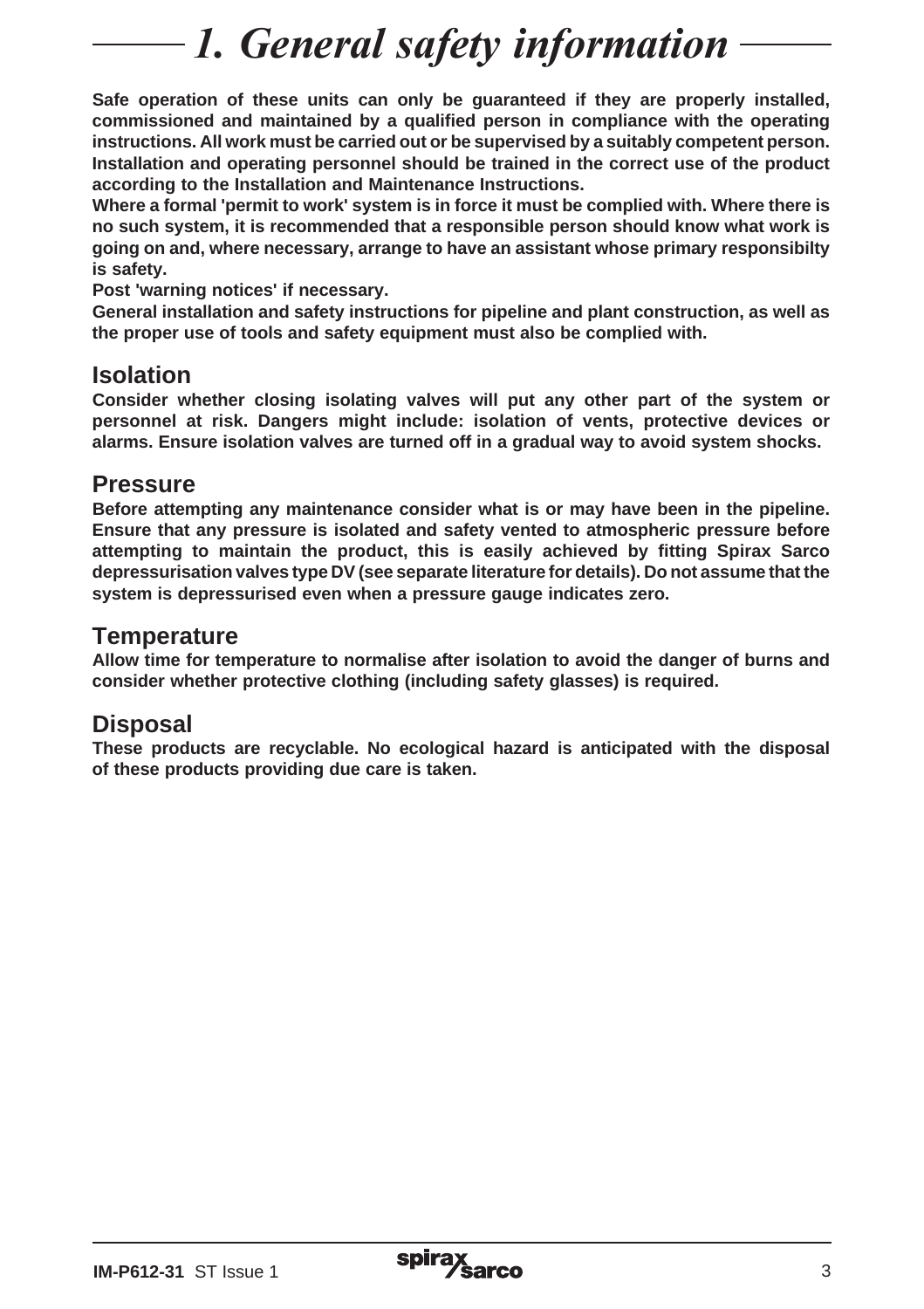# 2. Replacement of

**Please ensure the safety recommendations are observed before commencing with any maintenance of this product.**

## **Tools required**

19 mm A/F socket, Flat blade screw driver, Torque wrench

#### **To fit the new cover gasket**

- **1.** Disconnect all connections to the cover. Remove the cover bolts using a 19 mm A/F socket, then carefully slide the cover assembly away from the body (225 mm minimum withdrawal distance will be needed). Lift the cover assembly to a bench or other convenient working surface and clamp securely, avoiding contact with the gasket face (See Fig. 1).
- **2.** Gently remove used gasket material from the body and cover, being careful not to damage the gasket sealing faces.
- **3.** Carefully fit a new gasket (item 2) into the existing body (See Fig. 2).
- **4. Refit the cover assembly to the body,** ensuring the gasket faces are carefully aligned and no parts of the gasket are trapped or pinched outside the sealing areas.
- **5.** Refit the cover bolts ensuring they are sequentially tightened in opposing pairs, gradually increasing torque to  $63 \pm 5$  N m.

| Bolt size | Socket size | <b>Tightening torque</b> |
|-----------|-------------|--------------------------|
| M12 x 40  | 19 mm $A/F$ | $63 \pm 5$ N m           |

**6.** Carefully reconnect the motive steam supply and the exhaust lines to the connections marked (S) and (E), and the condensate inlet and outlet to the connections marked (IN) and (OUT). The APT10-4.5 is now ready to recommission.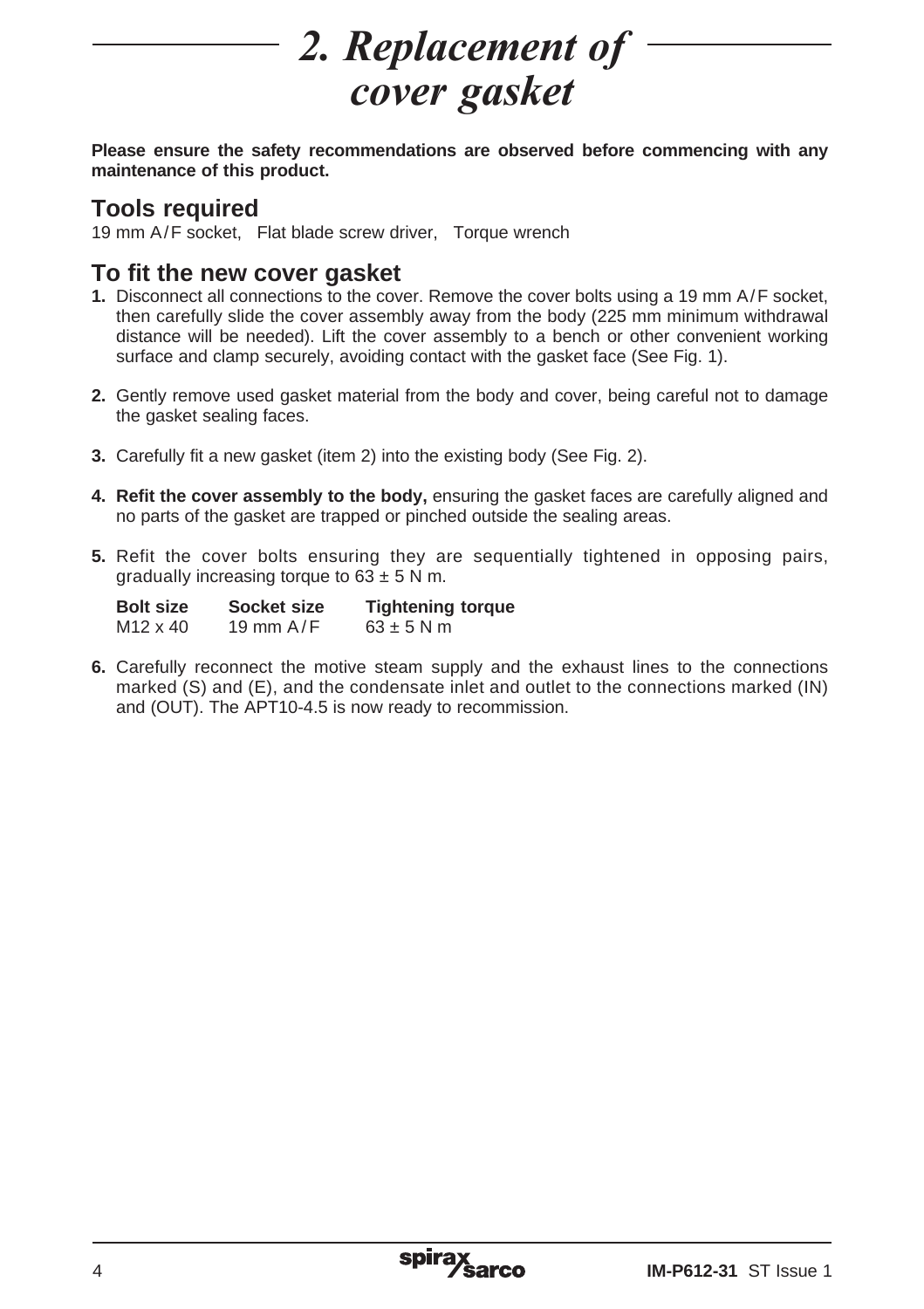

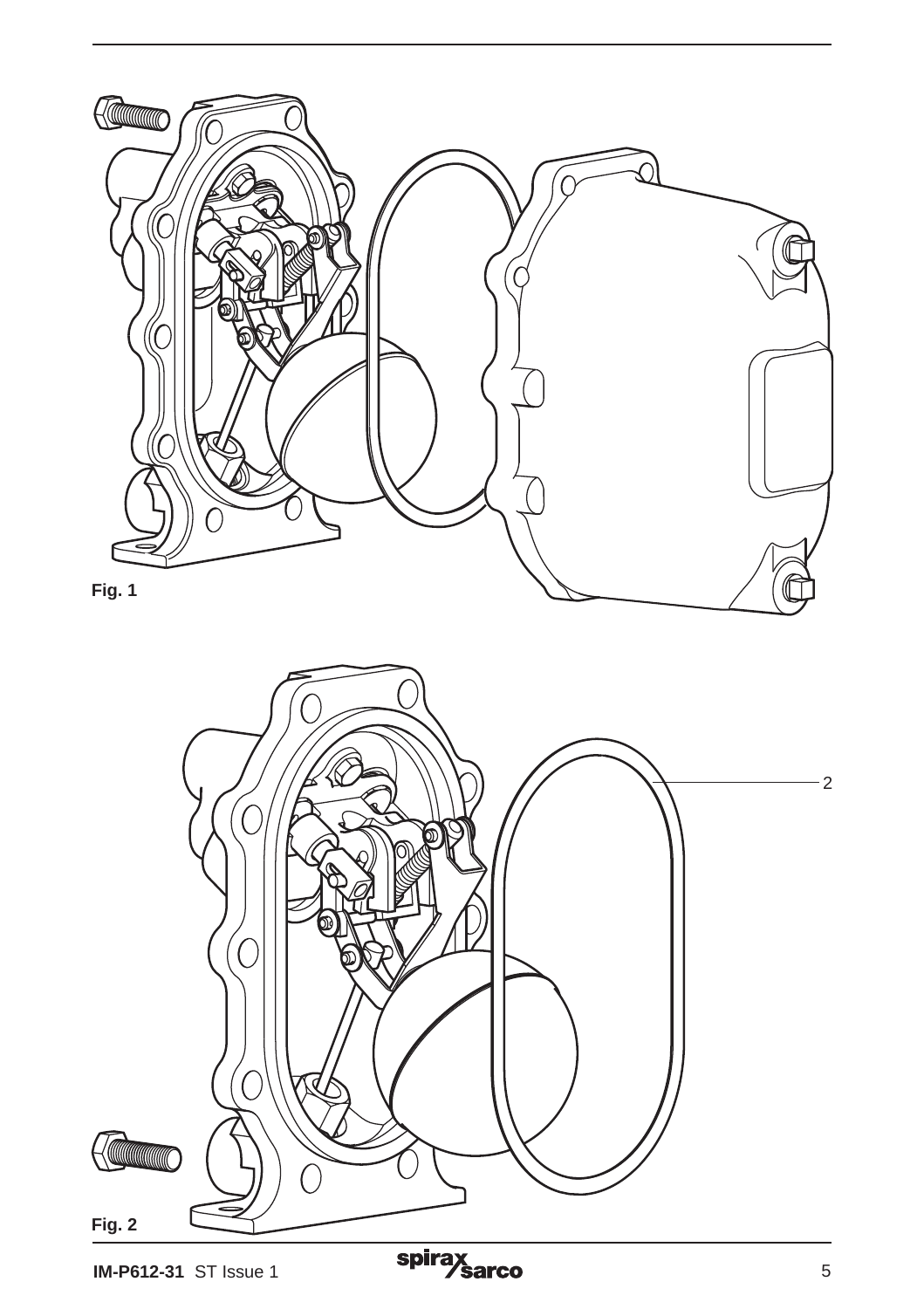## 3. Replacement of *inlet swing check valve*

**Please ensure the safety recommendations are observed before commencing with any maintenance of this product.**

#### **Tools required**

19 mm A/F socket, 13 mm A/F socket, Flat blade screw driver, Torque wrench, Long nose pliers

#### **To replace the inlet swing check valve**

- **1.** Remove the cover and old gasket (see cover gasket replacement procedure, Section 2).
- **2.** Lift the cover assembly to a bench or other convenient working surface and clamp securely, avoiding contact with the gasket face.
- **3.** Carefully remove the circlip from the end of the steam inlet valve (item 17).
- **4.** Remove the three M8 bolts that secure the pump mechanism bracket using the 13 mm A/F socket.
- **5.** Lift away the pump bracket assembly (See Fig. 3). This will allow access to the inlet swing check valve (item 12). **Note: Do not allow the spring in the pump mechanism to bend back on itself as this may damage the coils and shorten the life of the spring.**
- **6.** The swing check valve flap can now easily be withdrawn.
- **7.** Fit a new flap, ensuring the face of the check valve flap and seat are clean and free from damage.
- **8. Reassembly is the opposite to removal.**
- **9.** Tighten the three M8 bolts using the 13 mm  $A/F$  socket to 18  $\pm$  2 N m.
- **10.** It is important to ensure a new circlip is refitted to the steam inlet valve.
- **11.** With the mechanism fully assembled, refit the cover assembly to the body, ensuring the gasket faces are carefully aligned and no parts of the gasket are trapped or pinched outside the sealing areas.
- **12.** Refit the cover bolts ensuring they are sequentially tightened in opposing pairs, gradually increasing torque to  $63 \pm 5$  N m.
- **13.** Carefully reconnect the motive steam supply and the exhaust lines to the connections marked (S) and (E), and the condensate inlet and outlet to the connections marked (IN) and (OUT). The APT10-4.5 is now ready to recommission.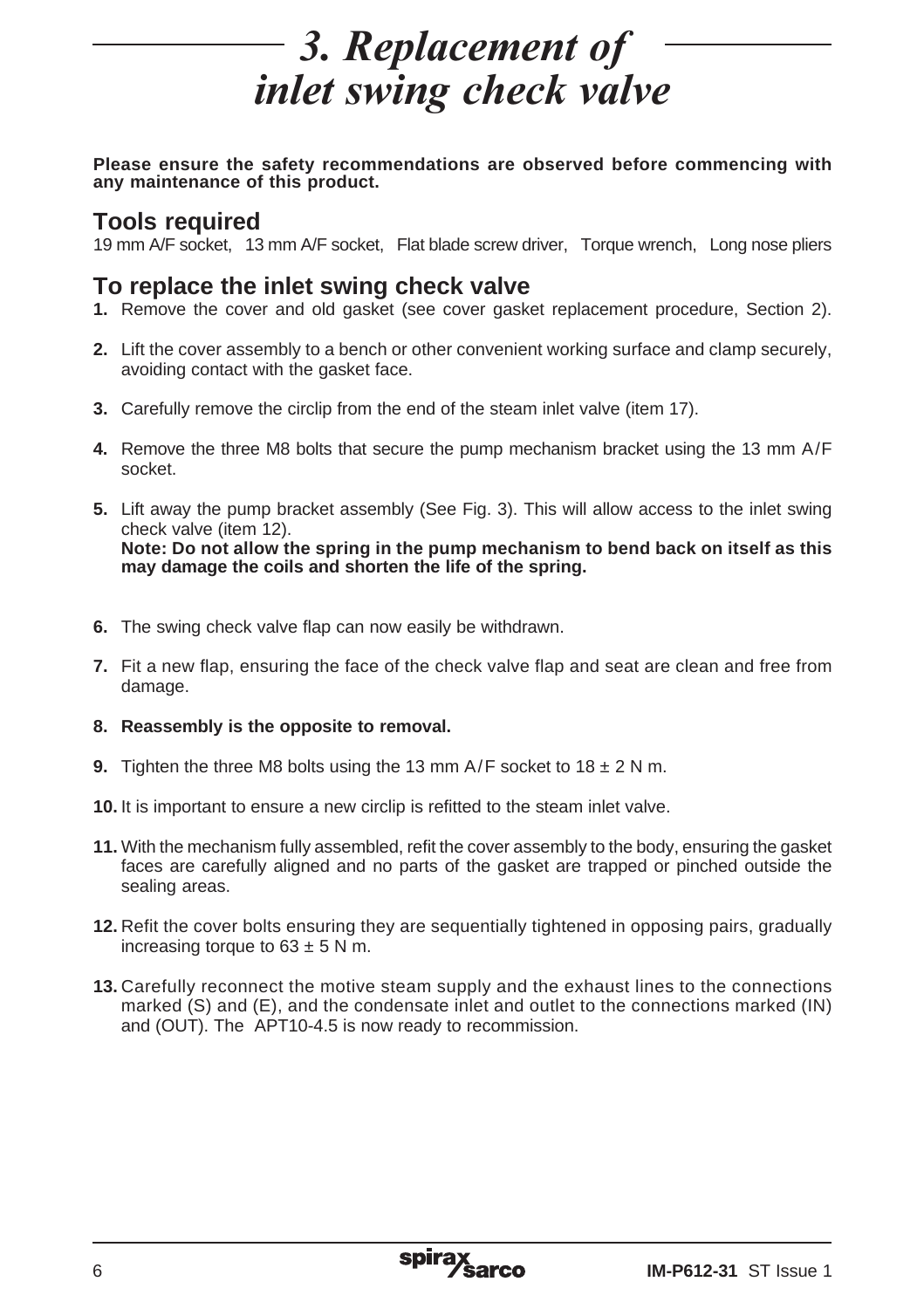

**Fig. 3**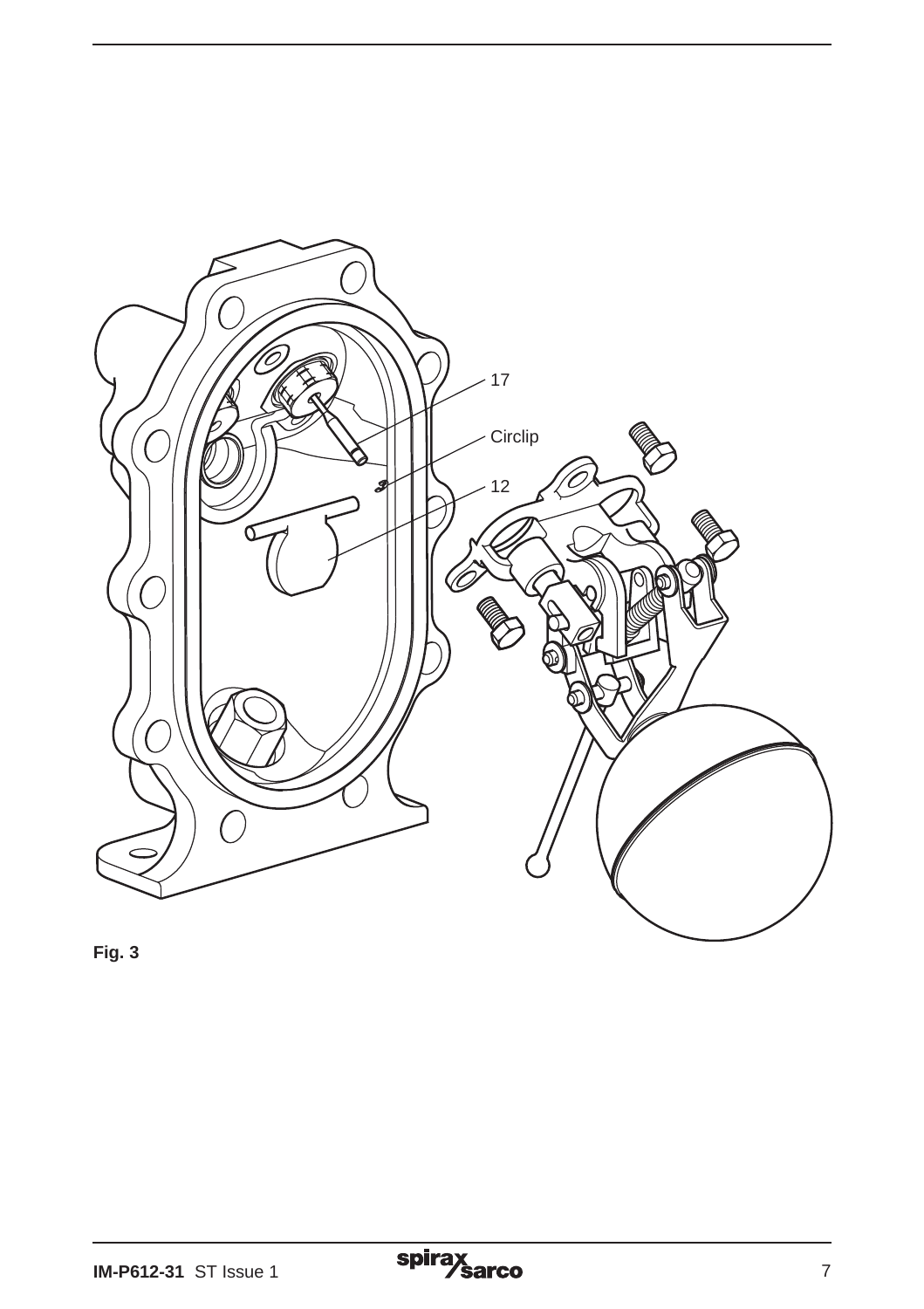# **4. Replacement of** spring and actuator arm

**Please ensure the safety recommendations are observed before commencing with any maintenance of this product.**

#### **Tools required**

19 mm A/F socket, Flat blade screw driver, Torque wrench, Long nose pliers

#### **To replace the spring and actuator arm**

- **1.** Remove the cover and old gasket (see cover gasket replacement procedure, Section 2).
- **2.** Lift the cover assembly to a bench or other convenient working surface and clamp securely, avoiding contact with the gasket face.
- **3.** Ensure the float is at the bottom of its travel.
- **4.** Remove the split pin and washer, from the spring retaining shaft (Y). (See Fig. 4).
- **5.** Remove the shaft and allow the spring to drop free.
- **6.** Draw the actuator arm downwards within its slots until the whole spring and actuator arm assembly with the exhaust valve comes free. It may be necessary to slide the exhaust valve (item 18) backwards against its internal spring to free it from the pump bracket guide (item 13).
- **7.** Align the slot in the exhaust valve with the tang of the actuator arm.
- **8.** Gently rotate the exhaust valve away from the tanged spigot of the actuator arm (item 24, shown in Fig. 4) being careful not to damage or lose the small exhaust valve compression spring.
- **9.** The spring and actuator arm can both be replaced. **Note:** There is no need to remove the spring from the actuator arm, as both these items are supplied fully assembled in the spares kit (See Fig. 5).
- **10. Fitting the new spring and actuator arm is the opposite to removal.** Remember to compress the small spring within the exhaust valve (item 18) before refitting to the tanged spigot of the new actuator arm.
- **11.** Ensure the actuator is correctly aligned and located within the slots of the pump bracket (item 13).
- **12.** Once this is correctly located, ensure the exhaust valve can slide easily within its guides.
- **13.** Always use new split pins and washers when refitting the spring retaining shaft (Y).
- **14.** With the mechanism fully assembled, reposition the cover assembly with the body, ensuring the gasket faces are carefully aligned and no parts of the gasket are trapped or pinched outside the sealing areas.
- **15.** Refit the cover bolts ensuring they are sequentially tightened in opposing pairs, gradually increasing torque to  $63 \pm 5$  N m.
- **16.** Carefully reconnect the motive steam supply and the exhaust lines to the connections marked (S) and (E) and the condensate inlet and outlet to the connections marked (IN) and (OUT). The APT10-4.5 is now ready to recommission.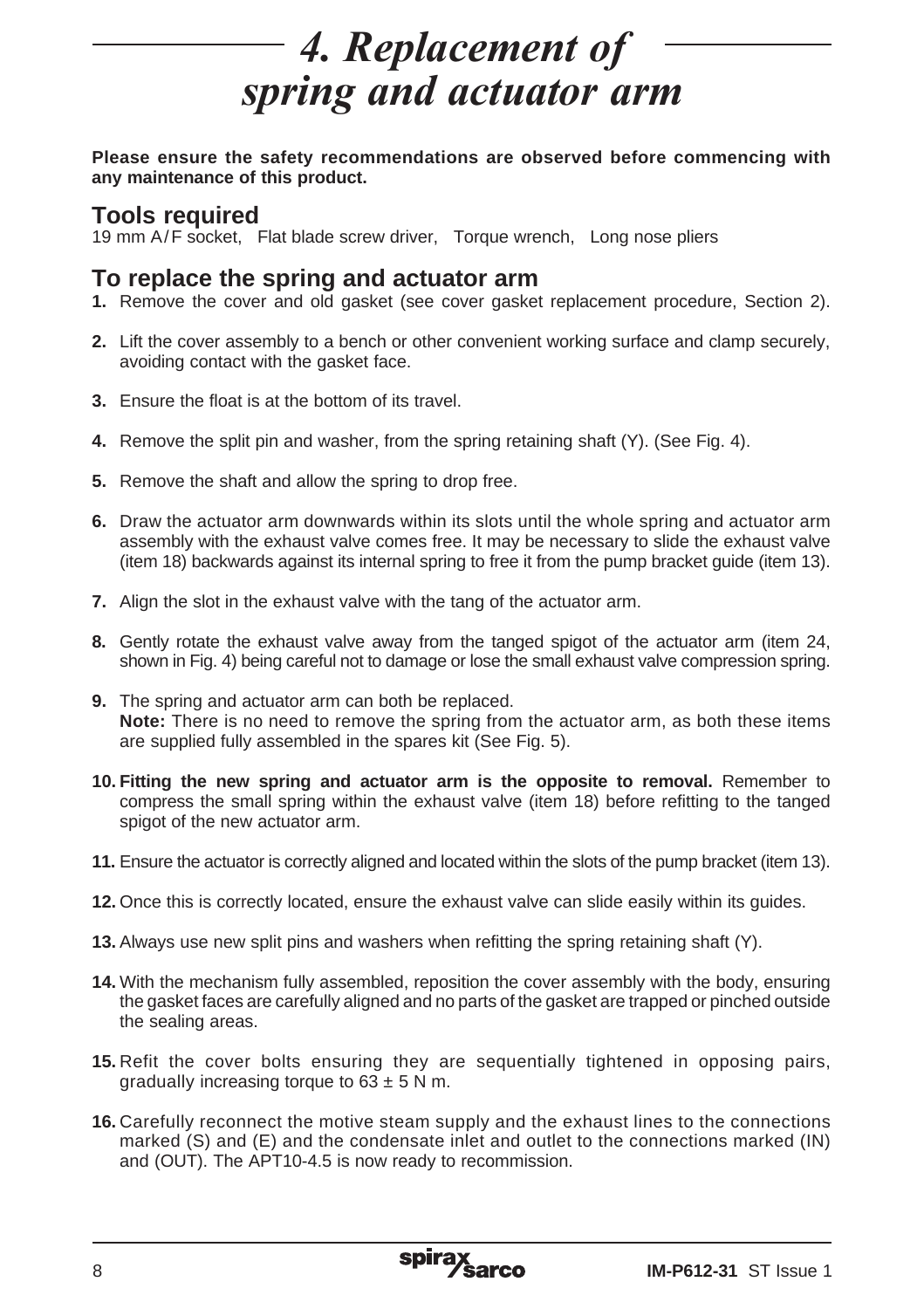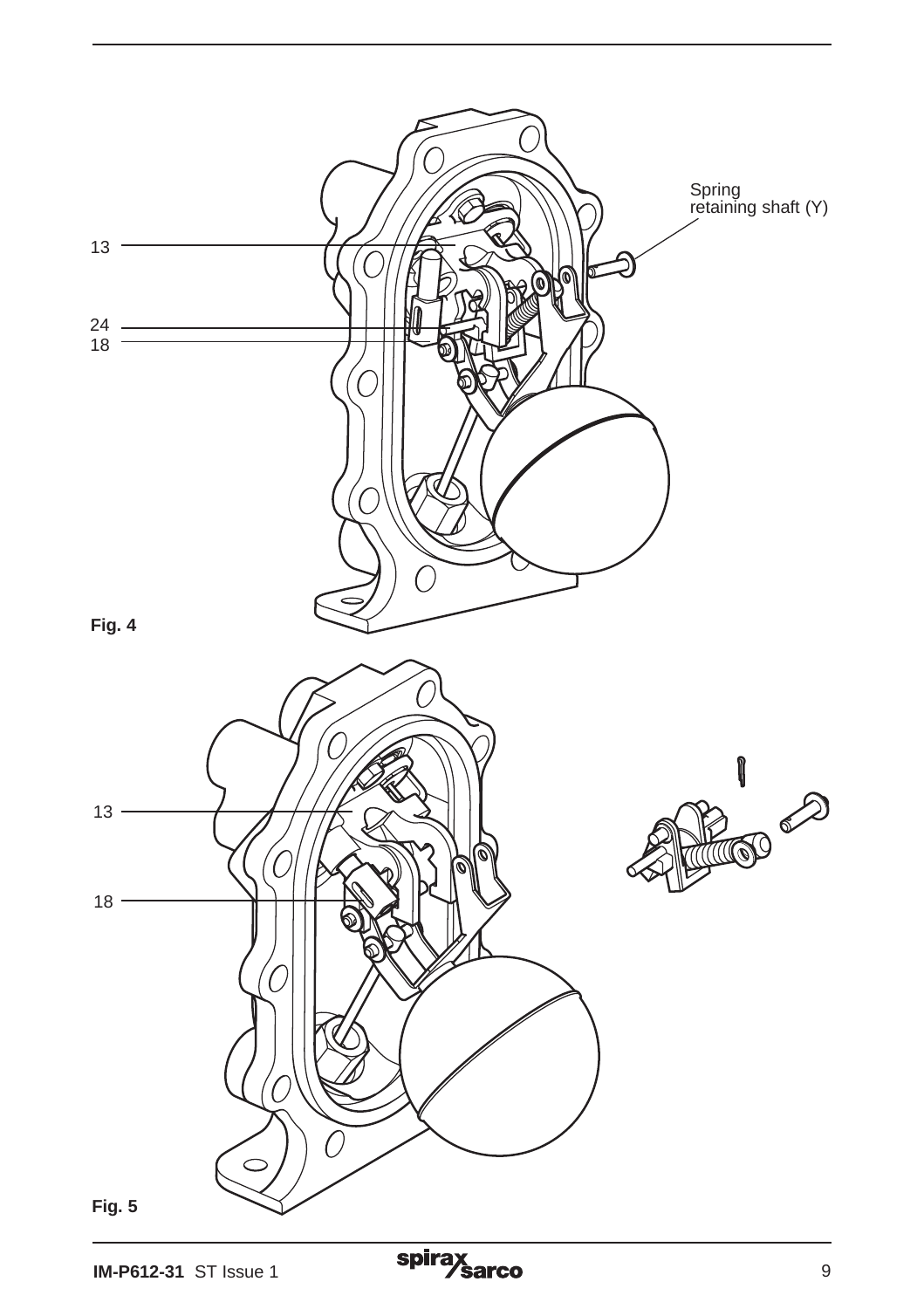# 5. Replacement of float

**Please ensure the safety recommendations are observed before commencing with any maintenance of this product.**

#### **Tools required**

19 mm A/F socket, 13 mm A/F socket, Flat blade screw driver, Torque wrench, Long nose pliers

### **To replace the float and lever**

- **1.** Remove the cover and old gasket (see cover gasket replacement procedure, Section 2).
- **2.** Lift the cover assembly to a bench or other convenient working surface and clamp securely, avoiding contact with the gasket face.
- **3.** Remove the split pin and washer from one side of the spring retaining shaft (Y) and carefully remove. (See Fig. 6). **Note: It is extremely important this is done first to prevent over stressing the spring during Step 4.**
- **4.** Remove the split pin and washer from one side of trap pivot retaining shaft (Z) and carefully remove.
- **5.** Carefully slide the shafts out from their respective positions observing the orientation of the spring and actuator arm (item 14, 24) within the pump bracket (item 13) as these will need to be refitted later.
- **6.** Remove the split pin and washer from one side of pump pivot retaining shaft (X).
- **7.** To remove shaft (X), the whole pump bracket (13) will need to be separated from the cover. This can be done by unscrewing the three M8 retaining bolts, and **removing the circlip from the steam inlet valve** (17). Remove the pump pivot retaining shaft (X).
- **8.** The float and lever assembly can now be removed and discarded as the replacement float and lever is supplied fully assembled in the spares kit.
- **9. Assembly is the opposite to removal.** Always fit new split pins and washers.
- **10.** It is easier to fit the replacement shafts in the following sequence:- (See Fig. 7).<br>**X.** Pump pivot (shaft length 52 mm)
	- (shaft length 52 mm)

**Refit pump bracket (13) to cover and tighten the three M8 bolts using the 13 mm A/F socket to 18 ± 2 N m. Refit the new circlip to the steam inlet valve.**

- **Z. Trap pivot** (shaft length 40 mm)
- **Y. Spring retainer** (shaft length 30 mm)

leaving the spring retaining shaft until after the spring and actuator arm have been correctly aligned and located within the slot of the pump bracket (item 13).

Ensure the tanged spigot of the actuator arm is correctly engaged with the exhaust valve.

- **11.** When all the shafts have been secured using new split pins and washers, move the float to its upper and lower limit to ensure the mechanism operates smoothly and the spring and actuator arm snaps over to operate the motive steam inlet and exhaust valves (items 17, 18). **Note:** The mechanism has been designed to be adjustment-free, simplifying the fitting of new parts. If after assembly the mechanism does not operate correctly, check all the parts are
- assembled and aligned as per the diagram. **12.** With the mechanism fully assembled, refit the cover assembly to the body, ensuring the gasket faces are carefully aligned and no parts of the gasket are trapped or pinched outside the sealing areas.